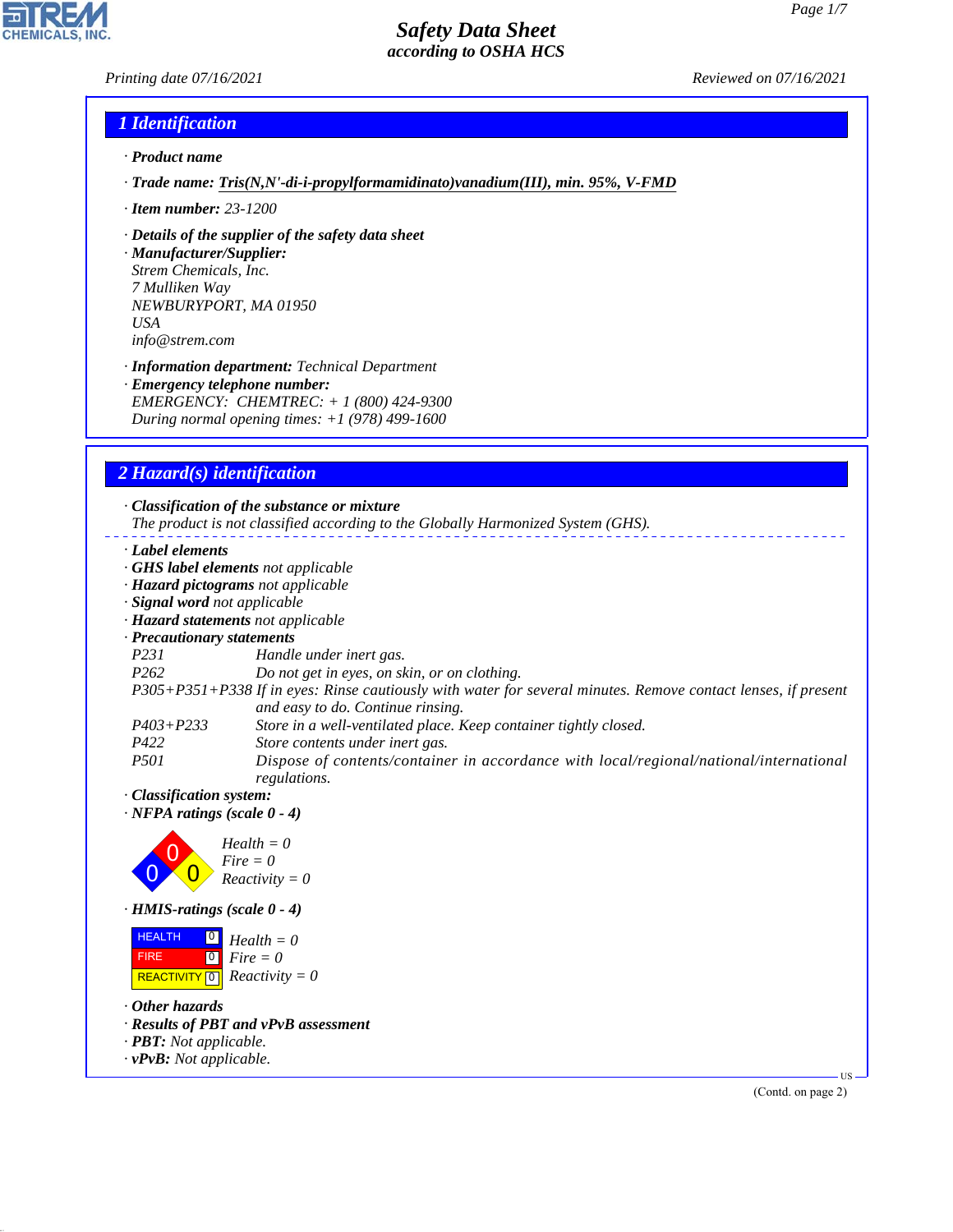*Printing date 07/16/2021 Reviewed on 07/16/2021*

*Trade name: Tris(N,N'-di-i-propylformamidinato)vanadium(III), min. 95%, V-FMD*

(Contd. of page 1)

#### *3 Composition/information on ingredients*

- *· Chemical characterization: Mixtures*
- *· Description: Mixture of the substances listed below with nonhazardous additions.*
- *· Dangerous components: not applicable*

#### *4 First-aid measures*

- *· Description of first aid measures*
- *· General information: No special measures required.*
- *· After inhalation: Supply fresh air; consult doctor in case of complaints.*
- *· After skin contact: Generally the product does not irritate the skin.*
- *· After eye contact: Rinse opened eye for several minutes under running water. Then consult a doctor.*
- *· After swallowing: If symptoms persist consult doctor.*
- *· Information for doctor:*
- *· Most important symptoms and effects, both acute and delayed No further relevant information available.*
- *· Indication of any immediate medical attention and special treatment needed*
- *No further relevant information available.*

#### *5 Fire-fighting measures*

- *· Extinguishing media*
- *· Suitable extinguishing agents: Use fire fighting measures that suit the environment.*
- *· Special hazards arising from the substance or mixture No further relevant information available.*
- *· Advice for firefighters*
- *· Protective equipment: No special measures required.*

## *6 Accidental release measures*

- *· Personal precautions, protective equipment and emergency procedures Not required.*
- *· Environmental precautions: No special measures required.*
- *· Methods and material for containment and cleaning up:*
- *Dispose contaminated material as waste according to item 13.*
- *· Reference to other sections*
- *See Section 7 for information on safe handling.*
- *See Section 8 for information on personal protection equipment.*
- *See Section 13 for disposal information.*

#### *· Protective Action Criteria for Chemicals*

*· PAC-1:*

*None of the ingredients is listed.*

*· PAC-2:*

*None of the ingredients is listed.*

*· PAC-3:*

44.1.1

*None of the ingredients is listed.*

## *7 Handling and storage*

*· Handling: Handle under inert gas.*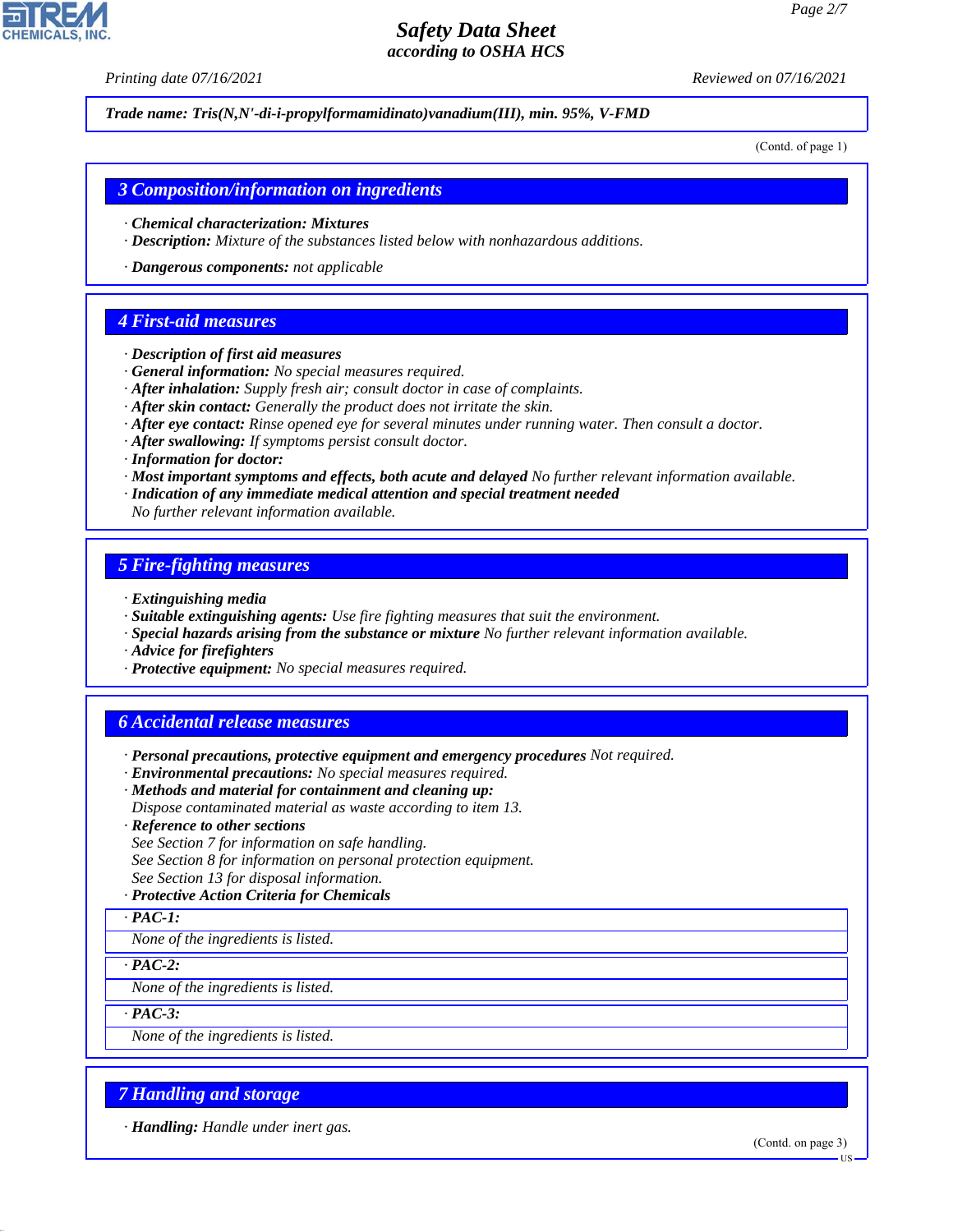(Contd. of page 2)

# *Safety Data Sheet according to OSHA HCS*

*Printing date 07/16/2021 Reviewed on 07/16/2021*

#### *Trade name: Tris(N,N'-di-i-propylformamidinato)vanadium(III), min. 95%, V-FMD*

- *· Precautions for safe handling*
- *No special measures required.*
- *Open and handle receptacle with care.*
- *· Information about protection against explosions and fires: No special measures required.*

#### *· Conditions for safe storage, including any incompatibilities*

- *· Storage: Store contents under inert gas.*
- *· Requirements to be met by storerooms and receptacles: No special requirements.*
- *· Information about storage in one common storage facility: Not required.*
- *· Further information about storage conditions: Store in cool, dry conditions in well sealed receptacles.*
- *· Specific end use(s) No further relevant information available.*

### *8 Exposure controls/personal protection*

- *· Additional information about design of technical systems: No further data; see item 7.*
- *· Control parameters*
- *· Components with limit values that require monitoring at the workplace:*

*The product does not contain any relevant quantities of materials with critical values that have to be monitored at the workplace.*

*· Additional information: The lists that were valid during the creation were used as basis.*

*· Exposure controls*

- *· Personal protective equipment:*
- *· General protective and hygienic measures:*
- *The usual precautionary measures for handling chemicals should be followed.*
- *· Breathing equipment: Not required.*
- *· Protection of hands:*



\_S*Protective gloves*

*The glove material has to be impermeable and resistant to the product/ the substance/ the preparation. Due to missing tests no recommendation to the glove material can be given for the product/ the preparation/ the*

*chemical mixture.*

*Selection of the glove material on consideration of the penetration times, rates of diffusion and the degradation · Material of gloves*

*The selection of the suitable gloves does not only depend on the material, but also on further marks of quality and varies from manufacturer to manufacturer. As the product is a preparation of several substances, the resistance of the glove material can not be calculated in advance and has therefore to be checked prior to the application. · Penetration time of glove material*

*The exact break through time has to be found out by the manufacturer of the protective gloves and has to be observed.*

*· Eye protection: Safety glasses*

# *9 Physical and chemical properties*

- *· Information on basic physical and chemical properties*
- *· General Information*
- *· Appearance:*
	- *Form: Solid*

44.1.1

*Color: Dark red*

(Contd. on page 4)

US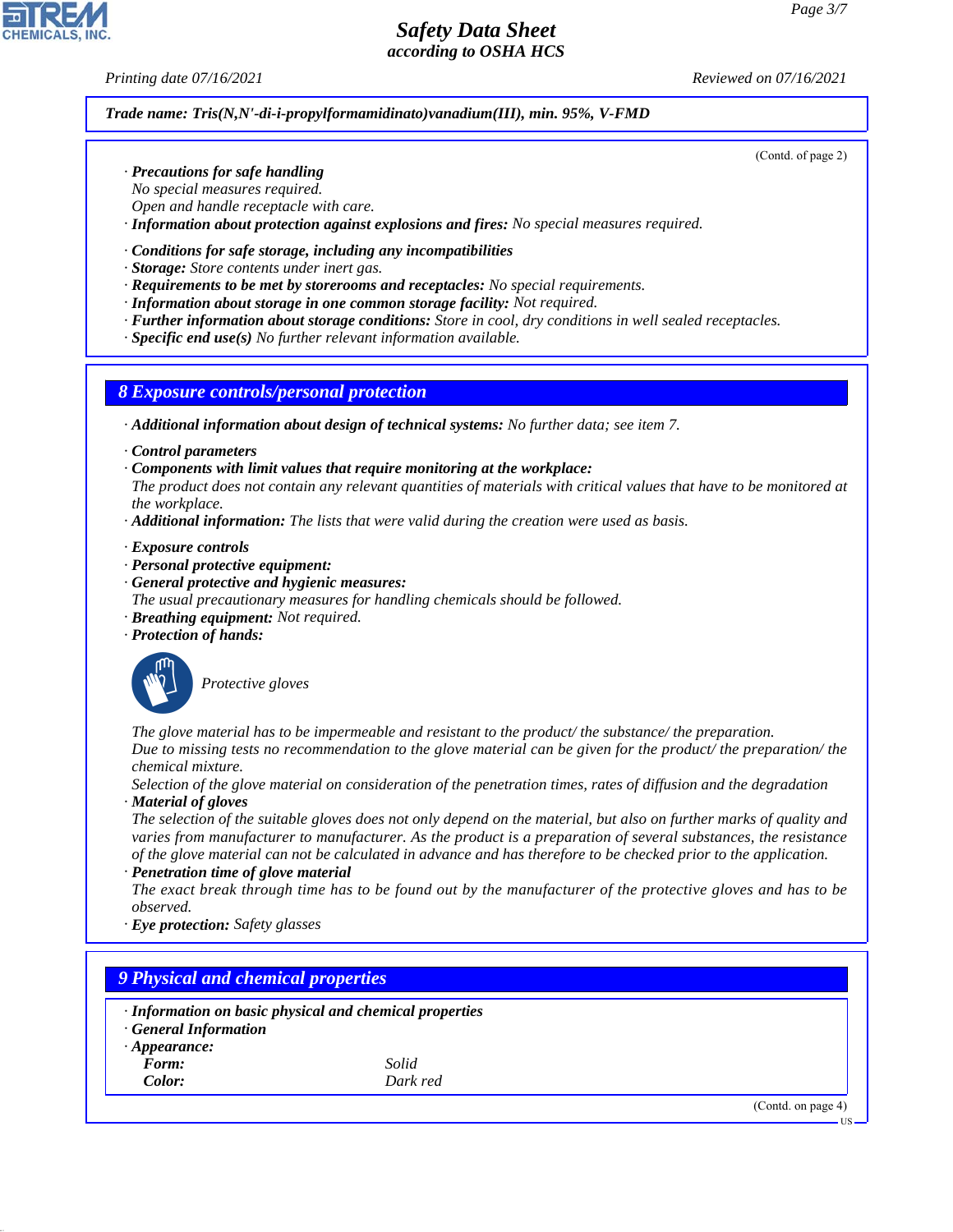**CHEMICALS, INC.** 

*Printing date 07/16/2021 Reviewed on 07/16/2021*

#### *Trade name: Tris(N,N'-di-i-propylformamidinato)vanadium(III), min. 95%, V-FMD*

|                                                            | (Contd. of page 3)                            |
|------------------------------------------------------------|-----------------------------------------------|
| $\cdot$ Odor:                                              | Characteristic                                |
| · Odor threshold:                                          | Not determined.                               |
| $\cdot$ pH-value:                                          | Not applicable.                               |
| · Change in condition                                      |                                               |
| <b>Melting point/Melting range:</b>                        | Undetermined.                                 |
| <b>Boiling point/Boiling range:</b>                        | Undetermined.                                 |
| · Flash point:                                             | Not applicable.                               |
| · Flammability (solid, gaseous):                           | Product is not flammable                      |
| · Ignition temperature:                                    |                                               |
| Decomposition temperature:                                 | Not determined.                               |
| · Auto igniting:                                           | Product is not selfigniting.                  |
| · Danger of explosion:                                     | Product does not present an explosion hazard. |
| · Explosion limits:                                        |                                               |
| Lower:                                                     | Not determined.                               |
| <b>Upper:</b>                                              | Not determined.                               |
| · Vapor pressure:                                          | Not applicable.                               |
| $\cdot$ Density:                                           | Not determined.                               |
| · Relative density                                         | Not determined.                               |
| · Vapor density                                            | Not applicable.                               |
| $\cdot$ Evaporation rate                                   | Not applicable.                               |
| · Solubility in / Miscibility with                         |                                               |
| Water:                                                     | Insoluble.                                    |
| · Partition coefficient (n-octanol/water): Not determined. |                                               |
| · Viscosity:                                               |                                               |
| Dynamic:                                                   | Not applicable.                               |
| Kinematic:                                                 | Not applicable.                               |
| · Solvent content:                                         |                                               |
| Organic solvents:                                          | $0.0\%$                                       |
| <b>VOC</b> content:                                        | 0.0 g/l / 0.00 lb/gl                          |
| $\cdot$ Other information                                  | No further relevant information available.    |

# *10 Stability and reactivity*

*· Reactivity No further relevant information available.*

*· Chemical stability*

44.1.1

*· Thermal decomposition / conditions to be avoided: No decomposition if used according to specifications.*

- *· Possibility of hazardous reactions No dangerous reactions known.*
- *· Conditions to avoid No further relevant information available.*
- *· Incompatible materials: No further relevant information available.*

*· Hazardous decomposition products: No dangerous decomposition products known.*

(Contd. on page 5)

US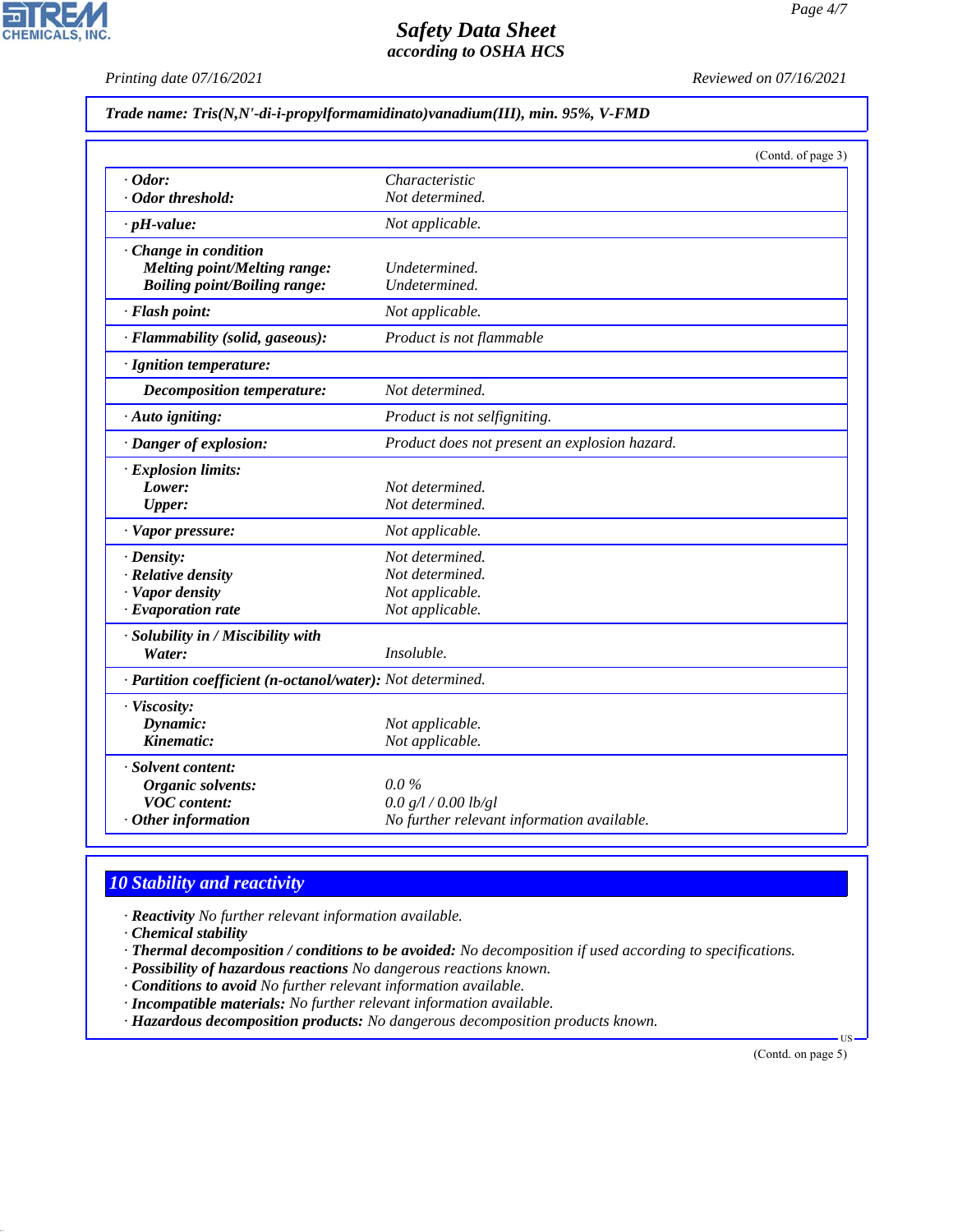*Printing date 07/16/2021 Reviewed on 07/16/2021*

#### *Trade name: Tris(N,N'-di-i-propylformamidinato)vanadium(III), min. 95%, V-FMD*

(Contd. of page 4)

#### *11 Toxicological information*

- *· Information on toxicological effects*
- *· Acute toxicity:*
- *· Primary irritant effect:*
- *· on the skin: No irritant effect.*
- *· on the eye: No irritating effect.*
- *· Sensitization: No sensitizing effects known.*
- *· Additional toxicological information:*

*The product is not subject to classification according to internally approved calculation methods for preparations:*

*When used and handled according to specifications, the product does not have any harmful effects according to our experience and the information provided to us.*

#### *· Carcinogenic categories*

*· IARC (International Agency for Research on Cancer)*

*None of the ingredients is listed.*

*· NTP (National Toxicology Program)*

*None of the ingredients is listed.*

*· OSHA-Ca (Occupational Safety & Health Administration)*

*None of the ingredients is listed.*

#### *12 Ecological information*

- *· Toxicity*
- *· Aquatic toxicity: No further relevant information available.*
- *· Persistence and degradability No further relevant information available.*
- *· Behavior in environmental systems:*
- *· Bioaccumulative potential No further relevant information available.*
- *· Mobility in soil No further relevant information available.*
- *· Additional ecological information:*
- *· General notes: Not known to be hazardous to water.*
- *· Results of PBT and vPvB assessment*
- *· PBT: Not applicable.*
- *· vPvB: Not applicable.*
- *· Other adverse effects No further relevant information available.*

### *13 Disposal considerations*

- *· Waste treatment methods*
- *· Recommendation: Disposal must be made according to official regulations.*

*· Uncleaned packagings:*

*· Recommendation: Disposal must be made according to official regulations.*

## *14 Transport information*

*· UN-Number*

44.1.1

*· DOT, ADN, IMDG, IATA not regulated*

(Contd. on page 6)

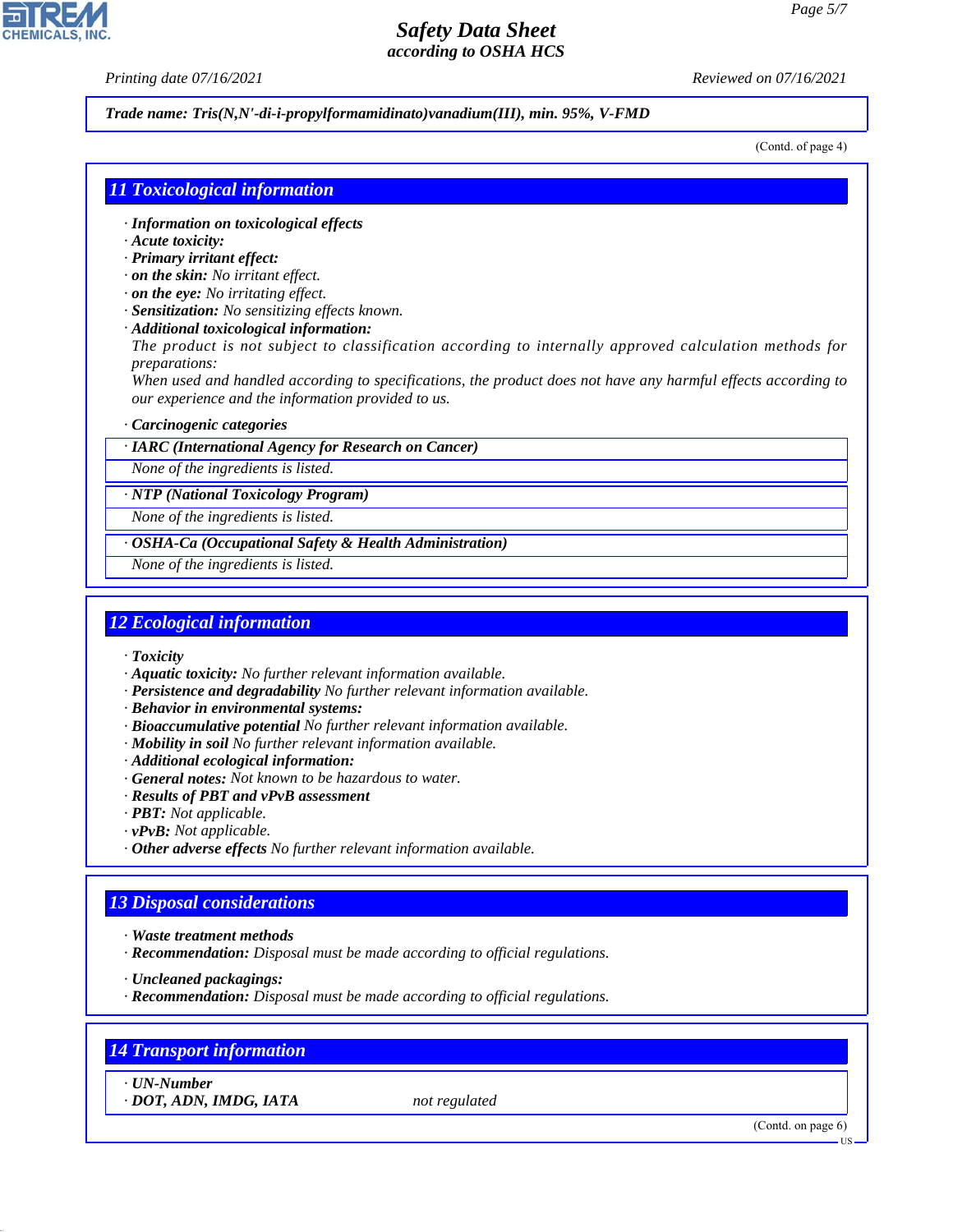**CHEMICALS, INC.** 

*Printing date 07/16/2021 Reviewed on 07/16/2021*

*Trade name: Tris(N,N'-di-i-propylformamidinato)vanadium(III), min. 95%, V-FMD*

|                                                           |                                                                 | (Contd. of page 5) |
|-----------------------------------------------------------|-----------------------------------------------------------------|--------------------|
| $\cdot$ UN proper shipping name<br>· DOT, ADN, IMDG, IATA | not regulated                                                   |                    |
| $\cdot$ Transport hazard class(es)                        |                                                                 |                    |
| · DOT, ADN, IMDG, IATA<br>· Class                         | not regulated                                                   |                    |
| · Packing group<br>· DOT, IMDG, IATA                      | not regulated                                                   |                    |
| · Environmental hazards:                                  | Not applicable.                                                 |                    |
| $\cdot$ Special precautions for user                      | Not applicable.                                                 |                    |
| <b>MARPOL73/78 and the IBC Code</b>                       | · Transport in bulk according to Annex II of<br>Not applicable. |                    |
| · UN "Model Regulation":                                  | not regulated                                                   |                    |

## *15 Regulatory information*

*· Safety, health and environmental regulations/legislation specific for the substance or mixture · Sara*

*· Section 355 (extremely hazardous substances):*

*None of the ingredients is listed.*

*· Section 313 (Specific toxic chemical listings):*

*None of the ingredients is listed.*

*· TSCA (Toxic Substances Control Act):*

*None of the ingredients is listed.*

*· Proposition 65*

*· Chemicals known to cause cancer:*

*None of the ingredients is listed.*

*· Chemicals known to cause reproductive toxicity for females:*

*None of the ingredients is listed.*

*· Chemicals known to cause reproductive toxicity for males:*

*None of the ingredients is listed.*

*· Chemicals known to cause developmental toxicity:*

*None of the ingredients is listed.*

*· Carcinogenic categories*

*· EPA (Environmental Protection Agency)*

*None of the ingredients is listed.*

*· TLV (Threshold Limit Value established by ACGIH)*

*None of the ingredients is listed.*

*· NIOSH-Ca (National Institute for Occupational Safety and Health)*

*None of the ingredients is listed.*

*· GHS label elements not applicable*

*· Hazard pictograms not applicable*

*· Signal word not applicable*

44.1.1

(Contd. on page 7)

**HS**